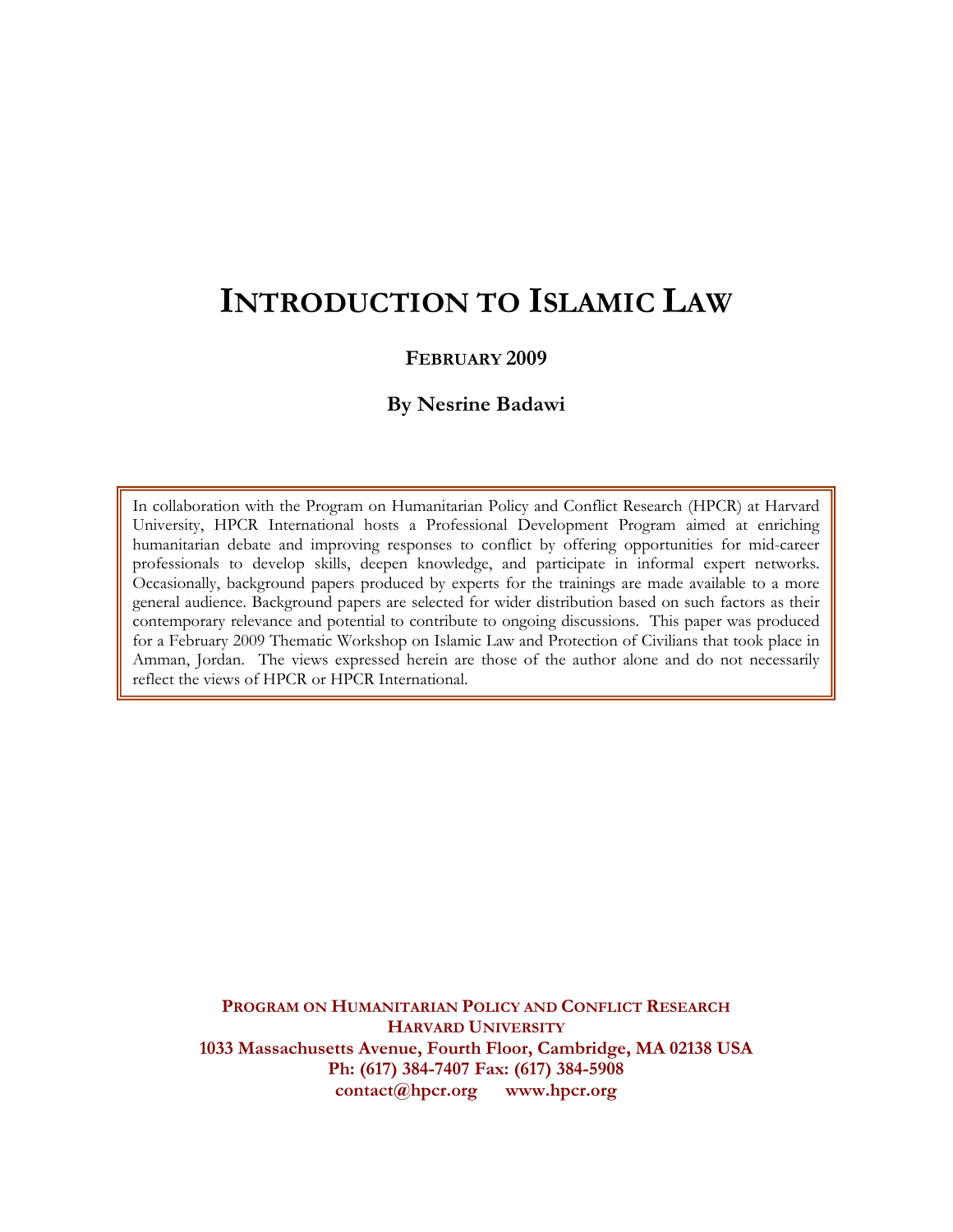# **Introduction to Islamic Law**

| <b>Contents</b>                                                                      |  |
|--------------------------------------------------------------------------------------|--|
|                                                                                      |  |
|                                                                                      |  |
|                                                                                      |  |
|                                                                                      |  |
|                                                                                      |  |
|                                                                                      |  |
|                                                                                      |  |
|                                                                                      |  |
|                                                                                      |  |
|                                                                                      |  |
|                                                                                      |  |
|                                                                                      |  |
|                                                                                      |  |
| Al-Mașālih al-Mursala (Unregulated Benefits) and Maqāșid al-Shari 'a (Legal Aims)  8 |  |
|                                                                                      |  |
|                                                                                      |  |
|                                                                                      |  |
|                                                                                      |  |
|                                                                                      |  |
|                                                                                      |  |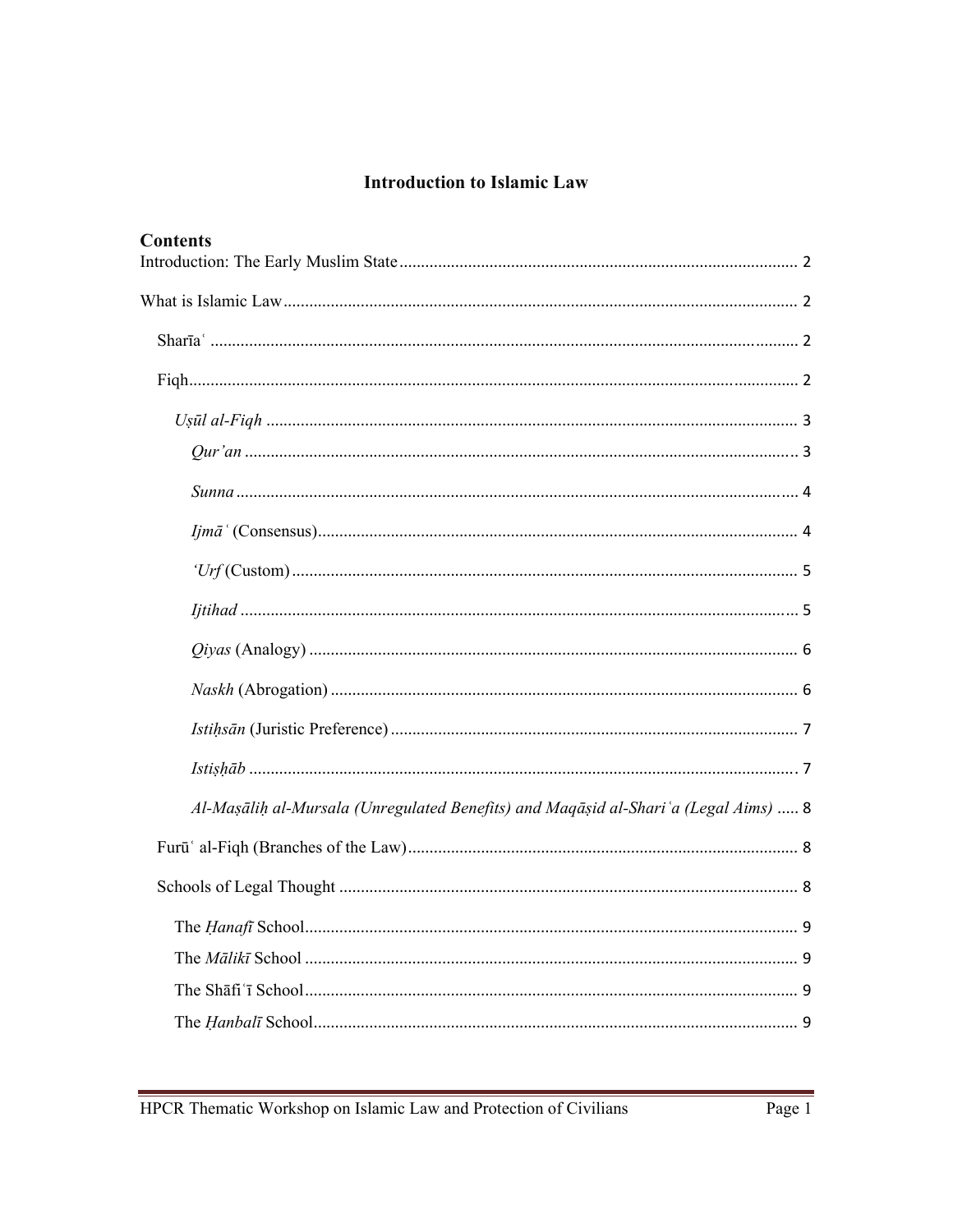#### **Introduction: The Early Muslim State**

Islam is one of the three Abrahamic monotheistic religions and one of the most widely followed religions in the world. The literal translation of the word Islam means surrender or submission,  $\frac{1}{1}$  in this case to God. Followers of the religion believe in prophet Muhammad, whose message was received in the seventh century in the form of scripture, compiled the holy book Qur'an. After the prophet's death, there was debate over the mode of governance. Most of the leaders of the early Muslim community met in *Ṣaqifat Banī Sāʿda* in Medina to settle the future of the Muslim nation. It was agreed that Abū Bakr would lead the Muslim community as the Caliph. Abū Bakr was succeeded by ʿUmar who upheld earlier ordinances by Abū Bakr and 'promulgated a number of ordinances and regulations pertaining to state administration, family, crime and ritual.<sup>2</sup> In addition to these instrumental steps, Umar insisted on adherence to the Qur'an, which '[a]t this early period...combined with the policies of the new order, represented the sole modification to the customary laws prevailing among the Peninsular Arabs.<sup>3</sup>

#### **What is Islamic Law**

### *Sharīa***ʿ**

Attempting to define Islamic law proves to be a daunting task. Because of the dynamic nature of the legal system and the absence of a unified code, but not the absence of authoritative texts, any definition of Islamic law is bound to over or under inclusion depending on the approach taken by the different schools of thought to this highly rich field. The term Islamic law as a translation of *al-Qanūn al-Islāmī* is to some extent alien to the Muslim legal tradition and is probably closest to the term *sharīaʿ* in Arabic. *sharīaʿ* literally means path and has been commonly used in reference to 'a prophetic religion in its totality, generating such phrases as *s̲h̲arīʿat Mūsā , s̲h̲arīʿat al-Masīḥ* (the law/religion of Moses or the Messiah ), *shari at Madjūs* (the Zoroastrian religion) or *shari atu-nā* (meaning our religion and referring to any of the monotheist faiths).<sup>4</sup> In the Islamic tradition, *sharīaʿ* encompasses the Muslim approach or path to a pious and Islamic compliant life, which includes but is not solely limited to legal matters.

### *Fiqh*

The term *figh* (or *fikh*) refers to juristic efforts aiming at coming up with rules that are compliant with *sharīaʿ*. After the death of the prophet, the early Muslim community was confronted with the issue of regulating life in accordance with Islamic law. While, as mentioned earlier, the Qur'an's centrality was evident from the beginning, the social, political and economic matters that the early Muslim nation faced required development of a legal system. The human process of development of such a legal system in which rules were extrapolated from the various different authorities and applied to the various hypothetical and real case scenarios is referred to as *fiqh.* But the term *fiqh*, which literally means understanding or knowledge, took some time to evolve into the earlier stated definition.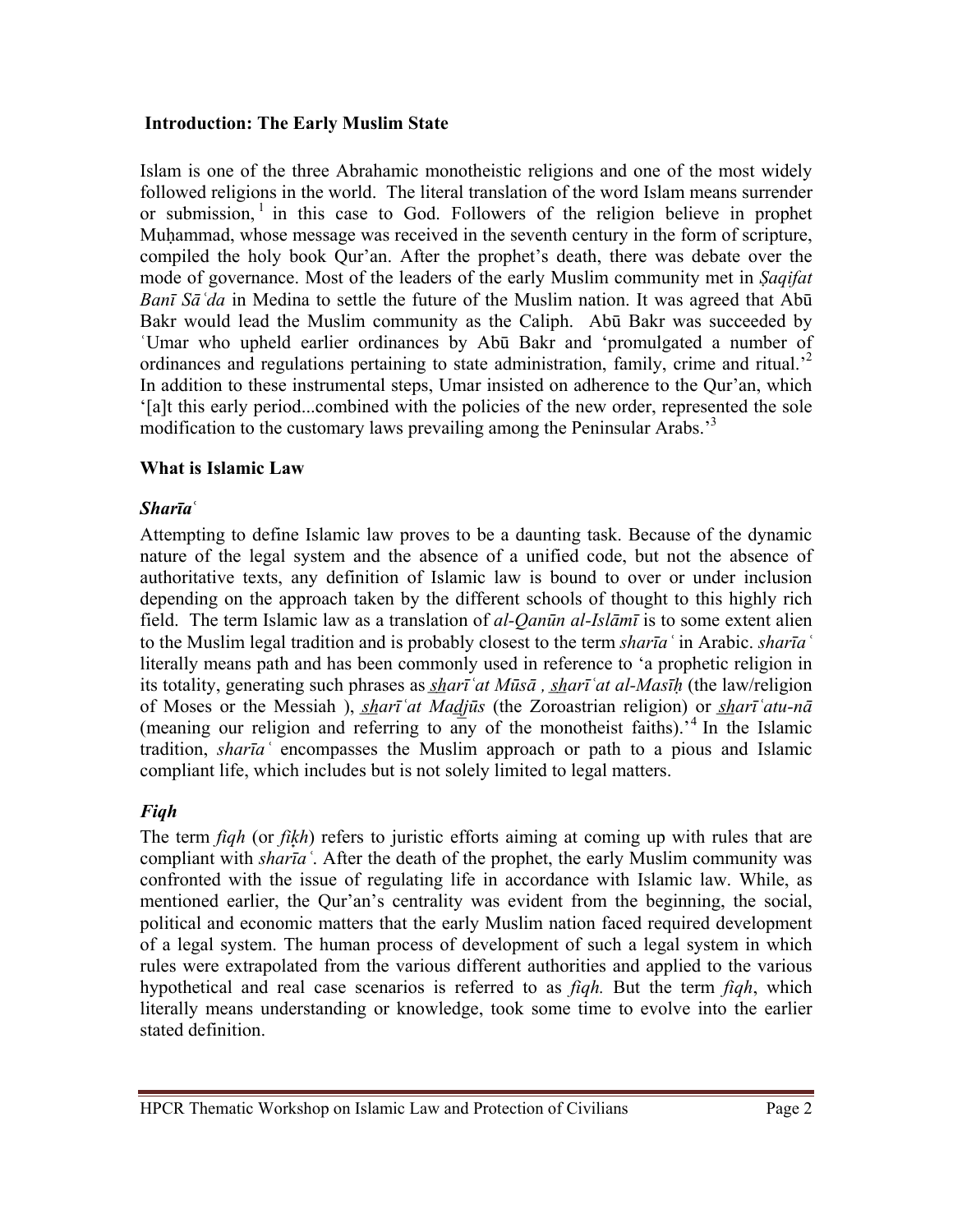Initially, Muslims made a distinction between *'ilm* and *fiqh*. <sup>5</sup> *'Ilm* referred to the knowledge of the Qur'an and its interpretation and authoritative statements of the prophet and the early companions, whereas *fiqh* referred to 'the independent exercise of the intelligence...in the absence or ignorance of a traditional ruling bearing on the case in question.<sup>6</sup>

# *Uṣūl al-Fiqh*

With later development of Islamic law, *fiqh* was divided to two main categories. The first category, *Usūl al-Fiqh* (trans. sources of the law), referred to jurisprudential theories addressing the hierarchy of the sources. Early Muslim scholarship did not develop a reasoning theory that applied to different legal questions and was more willing to shift from one reasoning mode to the other, but with the development of the field, theoretical frameworks were adopted with the objective of formulating general jurisprudential rules addressing the hierarchy of the sources in Islamic law. Not all schools of legal thought adopted the same hierarchy, nor did they all accept the same sources as authoritative. In the section addressing schools of thought, the various theories adopted by each school is briefly highlighted. The below section gives definitions of the most common sources of Islamic law.

# *Qur'an*

The Qur'an is the holy book of Muslims. The vast majority of Muslims believe that the text of the Qur'an was transmitted literally to Muḥammed from God through the angel Gabriel. It is the most authoritative and sacred text in the Muslim tradition. The contemporary form of the Qur'an is the same across the Muslim world. 'This, Muslims, believe, is due to the fact that the compilation and arrangement of the chapters was completed - under the divine instructions - by the Prophet himself.'7 While historical scholarship attempting to trace the origin of the Qur'an confronts a very challenging and a complex task, some accounts claim that the text continued to exist in its fragmented form until shortly after the death of the prophet and that it was the third Caliph, ʿUthmān ibn ʿAffān who commissioned the prophet's scribe to supervise the compilation process.8

The Qur'an is not solely a legal text, but its verses also have religious, spiritual and ethical implications. The weight of legal analysis in the Qur'an has been the subject of debate among Islamic studies scholars. There is a general agreement that the number of legal verses in the Qur'an amount to around 500 verses, but there is disagreement over the qualitative significance of these 500 verses within the more than 6000 verses of Qur'an. Some argue that the legal aspects of the Qur'an are incidental considering the ratio between the legal and the non-legal versus.<sup>9</sup> On the other hand, opponents of this view state that if one were to consider the repetition of the non-legal verses and the length of the legal verses being twice or thrice the non-legal ones, we would find that the Quran contains no less legal material than does the Torah, which is commonly known as the  $\rm{law}$ <sup>10</sup>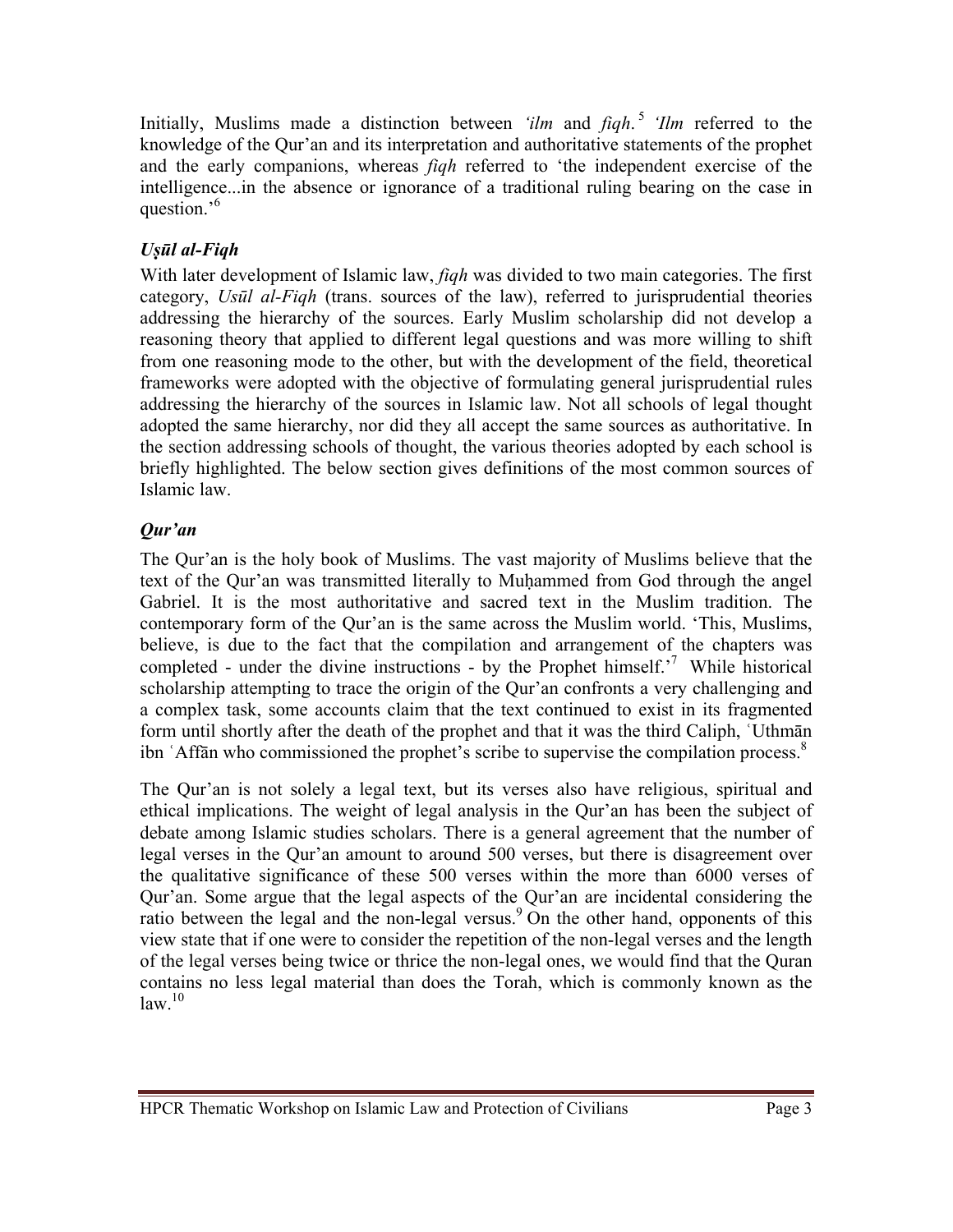#### *Sunna*

The other textual source in Islamic law is the *sunna* of the prophet. Linguistically, *sunna* is a value neutral term that is 'defined as a way of acting, whether approved or disapproved, and is normally associated with the people of earlier generations, whose example has to be followed or shunned by later generations.<sup>11</sup> Eventually, sunna ended up to connote the traditions relayed from the Prophet. There has been an extensive debate in the academic field over the initial authoritativeness of the Prophet's acts and sayings as a legal source, with many scholars, like Schacht, arguing that the Prophet's *sunna* a regar source, when many sensoring, the Umayyads,<sup>12</sup> and others arguing that the term was 'applied by the Prophet as a legal term comprising what he said, did and agreed to.<sup>13</sup> One of the prominent contemporary Islamic law scholars, Hallaq, argues that both narratives are rather simplistic. On one hand, the Qur'an itself, as detailed in classical juristic works, establishes the prophet's legal authority. Moreover, 'it would be difficult to argue that Muḥammad, the most influential person in the nascent Muslim community, was not regards as a source of normative practice.<sup>14</sup> On the other hand, there is early reference to the prophet's biography as *sīra*, a terms that does not connote the same authority and need for imitation.<sup>15</sup> Hallaq's survey of Islamic legal history offers strong evidence that authoritativeness of *sunna* was established by the middle of the first century, when the candidates for the third caliph "were asked whether they were prepared to 'work according to the *sunna* of the Prophet and the *sīra* of' the two preceding caliphs." $16$ 

With the established authority of the prophet's sunna and the need for a second authoritative source to address legal questions unanswered solely in the Qur'ān, there was an expansion in the body of *sunna* and the number of *qussas* (story-tellers) who 'spread stories with ethico-legal content about the Prophet and his immediate followers.<sup>'17</sup> The season of Hajj (pilgrimage) played a significant role in the exchange of different traditions across the different regions of the Muslim nation.18 But the expansion in *sunna* literature led to questions over authenticity of the traditions transmitted and accusations of fabrication of *sunna* among transmitters started.19 Gradually, a new science, *isnād,* aiming at developing 'criteria by which the sound – or what was thought to be sound – reports from the early paragons could be sifted from the massive body of spurious material<sup> $20$ </sup> gained prominence. In addition to exclusion of some traditions, approved ones were rated on the basis of strength of the transmission chain. It should be noted, however, that many scholars, predominantly western, raise questions over authenticity of the sanitised tradition.

### *Ijmāʿ* **(Consensus)**

*Ijmāʿ* 'is in theory the unanimous agreement of the Umma [nation] on a regulation (*ḥukm*) imposed by God. Technically, it is the unanimous doctrine and opinion of the recognized religious authorities at any given time.'21 Consensus had been in existence as an imperative in social consciousness before the advent of Islam, but it started to play a significant role in sanctioning the doctrines of geographical schools of thought, where each of the schools perceived consensus of its polity as an authoritative source.<sup>22</sup>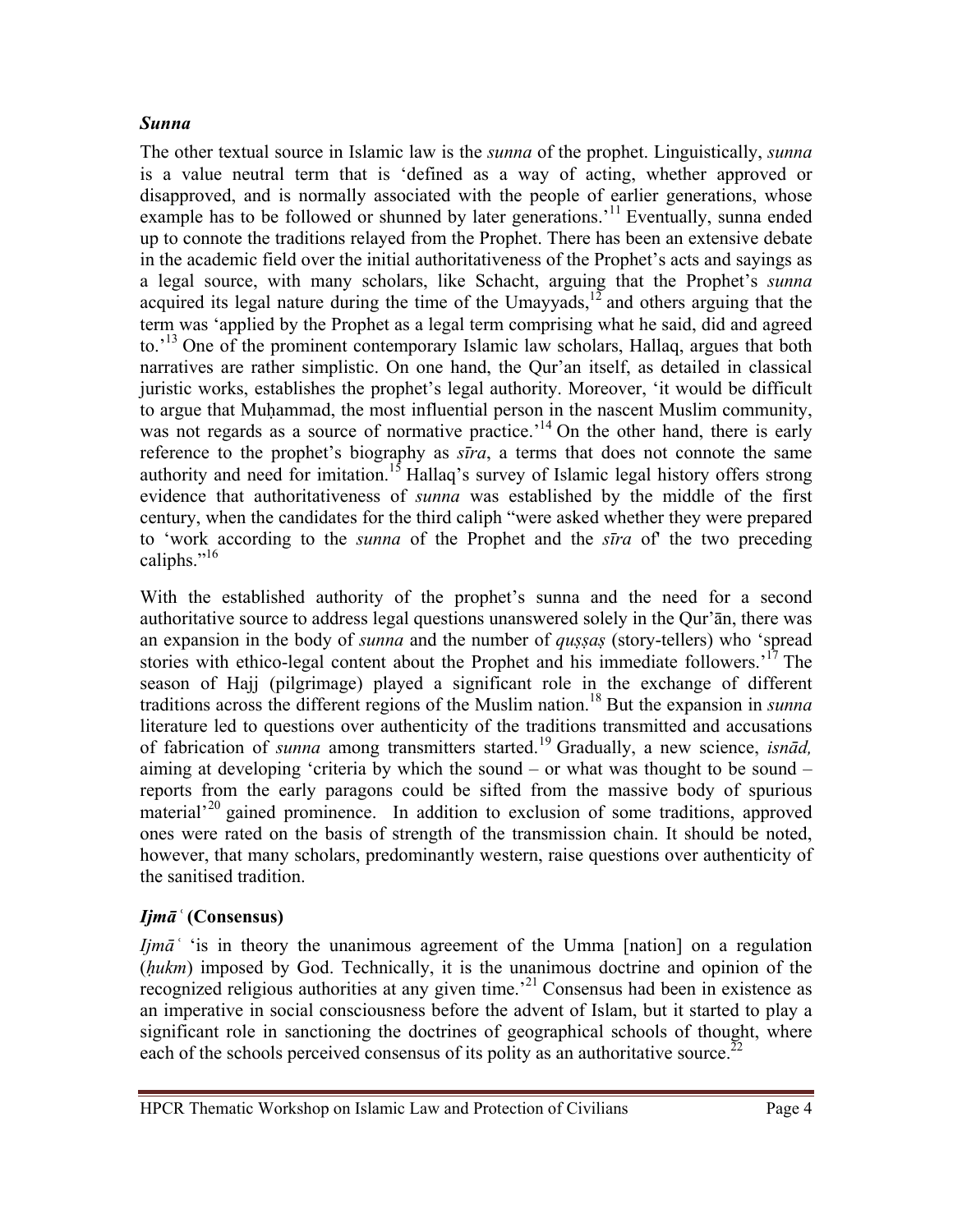Like other sources of Islamic law, the definition of consensus proves to be rather complex. For example, Ibn Hazm argues that only consensus of the companions of the Prophet is recognizable as a legal source and that consensus reached after that era may not be considered authoritative. On the other hand, Mālikīs (followers of one of the four main schools of Sunni thought) argue that the legitimate consensus 'is limited to the common practice of Medina,<sup>523</sup> whereas the Ḥanafīs (followers of another main school) believe in universality of consensus.<sup>24</sup>

# *'Urf* **(Custom)**

As noted by Hallaq, in areas were Islam did not challenge pre-existing practices, the Prophet was often willing to acknowledge and apply pre-Islamic customs. The Prophet's position on these customs proves that there was no detachment from accepted *'urf*. Whereas custom was not widely recognised as a formal source of law, it was informally relied upon. As mentioned earlier, the Malīkīs perceived customs of Medina as indicative of consensus in a society where un-Islamic acts would not have been tolerated or passed on from one generation to the other. 'Abū Yūsuf (d. 182/798), an early leader of the Ḥanafī school, was inclined to recognise custom (*ʿurf* ) not as a formal source, but rather as part of the *sunna*, which in his view is based both on custom and on the practice of the Prophet.<sup>'25</sup>

# *Ijtihād*

Earlier sections were addressing sources not reliant on positive interaction with the sources on the side of the jurist. In engaging with the sources and developing unique legal positions, the jurist would be exercising *Ijtihād*. *Ijtihad* is literally translated as exerting oneself, but in Islamic law, it is generally understood as 'the exertion of mental energy in the search of a legal opinion to the extent that the faculties of the jurist become incapable of further effort.'26

Al-Khudārī states that the rules of *fard 'ayn* and *fard kifāya* apply to *ijtihad.*<sup>27</sup> It is considered *farḍ ʿayn* when the jurist personally encounters an incident and fears that God's will may not be upheld, but it is considered a *farḍ kifāya* when there is no such fear and other jurists are addressing the matter.<sup>28</sup> But in order for a jurist to exercise *ijtihād*, two conditions apply. Firstly, the jurist must prove to be just. Secondly, knowledge of the Qur'an, *sunna,* consensus and deductive techniques must be established.29 The history of the exercise of *ijtihād* is again subject to extensive debate. Schacht's hypothesis that the gate of *ijtihād* was closed around the fourth *hijri* century (900 AD) gained prominence in western evidence,  $30$  but later research conducted by Hallaq offers a serious challenge to this hypothesis. $31$ 

*Ijtihād* is usually exercised when the Qur'an and Sunna do not stipulate a specific ruling (*ḥukm*) with regards to a particular legal question. It is then the duty of the jurist to use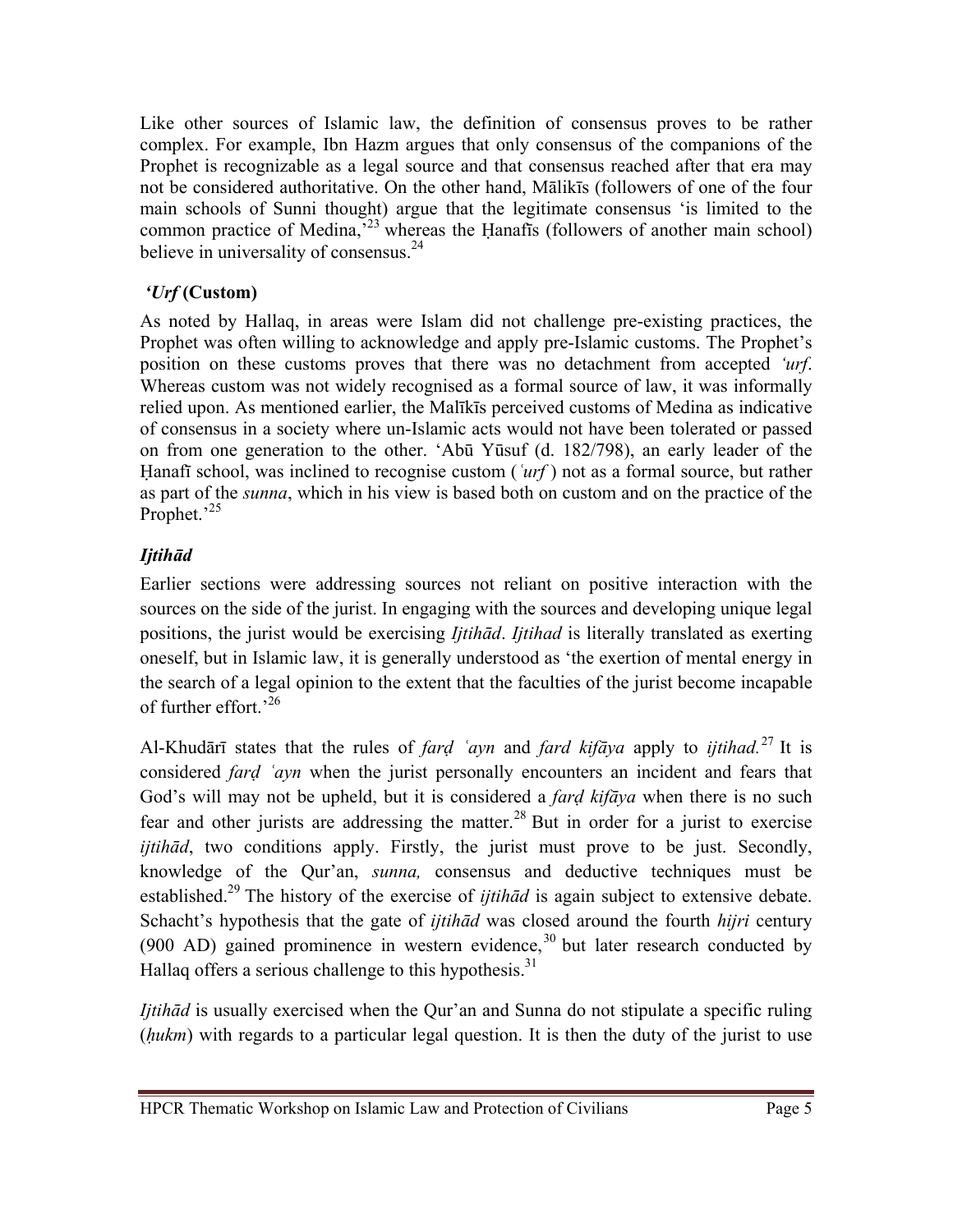mental faculties to address that legal question. *Ijtihād* is exercised using the below techniques:

# *Qiyas* **(Analogy)**

*Qiyās* managed to take prominence as the primary manner of exercising *ijtihād*. After the death of the prophet, it was understood that the era of revelation ceased and that Muslims no longer have access to the figure of the prophet to resort to when facing complex unprecedented issues. While the Qur'an contained a limited number of rulings, it indicated possible venues for deductive and inductive logic applicable to a wide range of matters uncovered by specific rulings. There are arguments that *qiyās* was applied shortly after the death of the prophet. However, technicalities of *qiyas* as one of the sources of law were later elaborated on by jurists. After undergoing a long process of accentuation, proper *qiyās* is condition on the below steps.

- 1. **New Case:** The jurist must establish that the case dealt with is a unique case for which a ruling can not be simply reached from the texts.
- 2. *'Asl***:** A basic case governed by the text must be found as a basis for analogy.
- 3. *ʿIla* **(Raison d'être):** The jurist is expected to exert effort to properly understand the logic or the raison d'être of the basic case and establish that this particular *ʿila* applies to the new case  $32$

# *Naskh* **(Abrogation)**

The process of abrogation emerged as a need to reconcile the relationship between two textual sources that portray evident and fundamental contradictions in terms of legal outcome. It is defined as 'the legislator's [God's] dismissal of a ruling [*ḥukm*] proven by the existence of textual evidence.<sup>33</sup> But abrogation is perceived as a serious task and a jurist must not resort to abrogation before 'attempt[ing] to reconcile the texts by harmonizing them so that both may be brought to bear in resolving it.'34 *Naskh* arguably serves the logical objective of accommodation to different interests of the community, which may vary from time to the other.<sup>35</sup> It is commonly agreed that later texts abrogate earlier ones and not vice versa.

There is debate among jurists over how abrogation influences the relationship between Qur'an and Sunna. Some jurists, like al-Shāfiʿī, argue that neither Qur'an nor *sunna* are subject to abrogation by the other source. Accordingly, only Qur'anic verses may abrogate Qur'anic verses<sup>36</sup> and only *sunna* may abrogate *sunna*. Whereas rejection of abrogation of Qur'an by Sunna may seem more self evident because the Qur'an is a literal textual revelation from God and thus maintains a special status, the reluctance to have *sunna* abrogated by the Qur'an is more complex. Al-Shāfiʿī argues that if *sunna*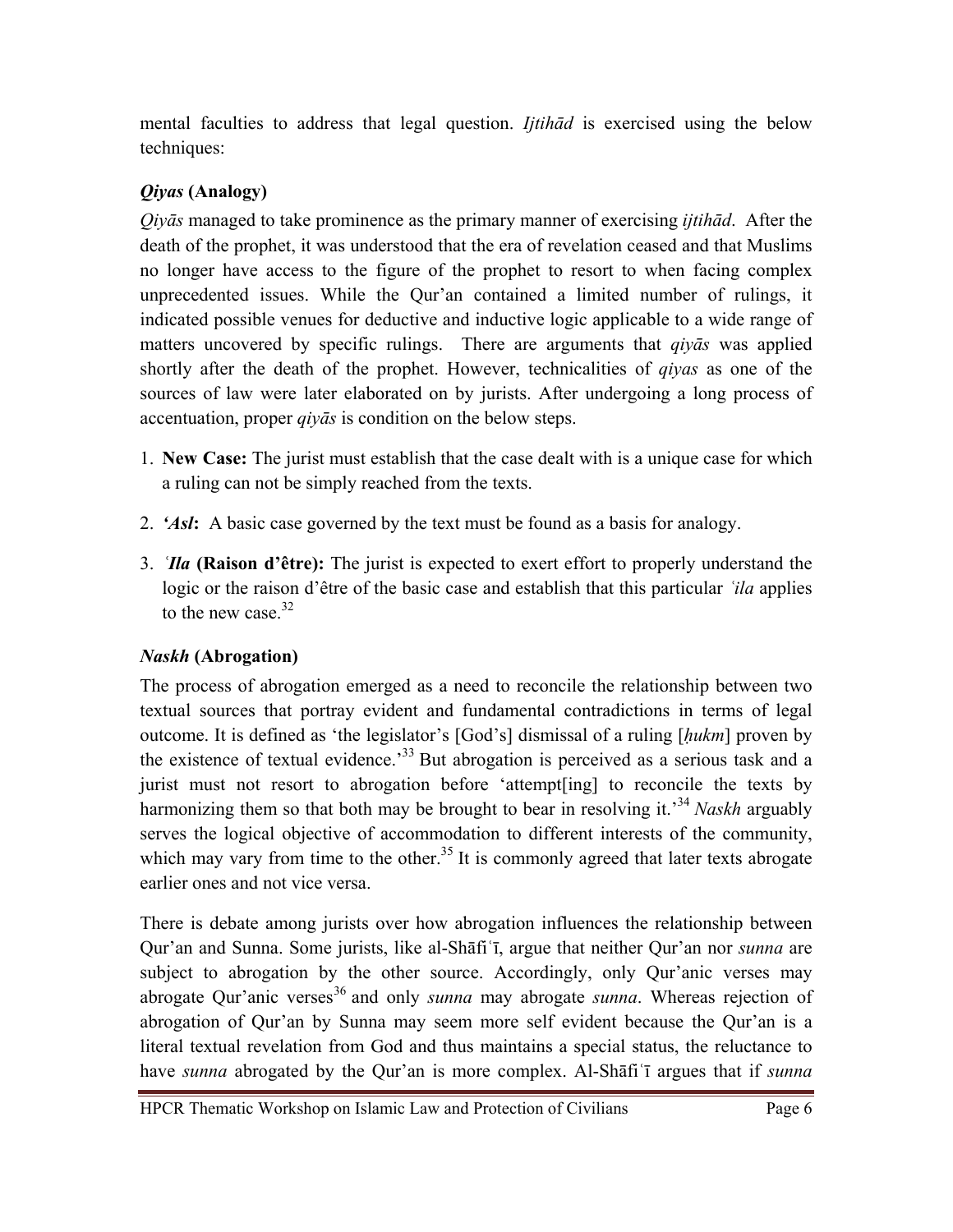were abrogated by Qur'an, then a different *sunna* in accordance with the new Qur'anic verse would have had to come in place and in that case the specific abrogated *sunna* would be abrogated by the new act of the prophet, i.e *sunna*, and by the Qur'ān.37

But other jurists accepted that Qur'an and Sunna may abrogate each other on the basis that the prophet does not determine rulings according to his own preferences but on the basis of divine revelations, even if such revelations are expressed by the prophet in the form of hadīth.  $38$  The majority of jurists, however, seem to accept that 'an epistemologically superior text can abrogate an inferior one. Thus the Quran and the concurrent Sunna may abrogate'39 other less authoritative sources.

### *Istiḥsān* **(Juristic Preference)**

Juristic preference of one ruling over another was the subject of much controversy among jurists. Al-Shāfiʿī, for example, wrote a chapter in his treatise, al-Risāla, in refutation of this mode of legal reasoning, which he perceived as mere employment of personal preference. But other jurists 'agree that *istiḥsān* is nothing but a 'preferred form of legal argument based on *qiyās*, an argument in which a special piece of textual evidence gives rise to a conclusion different from what would have been reached by *qiyās*.'40 Hallaq gives the following scenario as a typical example of *istihsān*.

If a person, for example, forgets what he is doing and eats while he is supposed to be fasting, *qiyās* dictates that his fasting would become void, for the crucial consideration in *qiyās* is that food has entered his body, whether intentionally or not. But *qiyās* in this case was abandoned on the basis of a Prophetic report which declares fasting valid if eating was the result of a mistake  $^{41}$ .

# *Istiṣḥāb*

*Istishab* is 'the principle by which a given judicial situation that had existed previously was held to continue to exist as long as it could not be proved that it had ceased to exist or had been modified.<sup> $32$ </sup> It is not necessarily perceived as a tool of legal reasoning.<sup>43</sup> but understanding the concept is important considering its popular employment by jurists in specific cases. This principle allowed jurists to assume that a missing person is still alive despite disappearance, thus preventing the wife from remarrying and denying beneficiaries inheritance.<sup>44</sup> As a legal tool, it was particularly popular among the Mālikīs and the Shāfiʿīs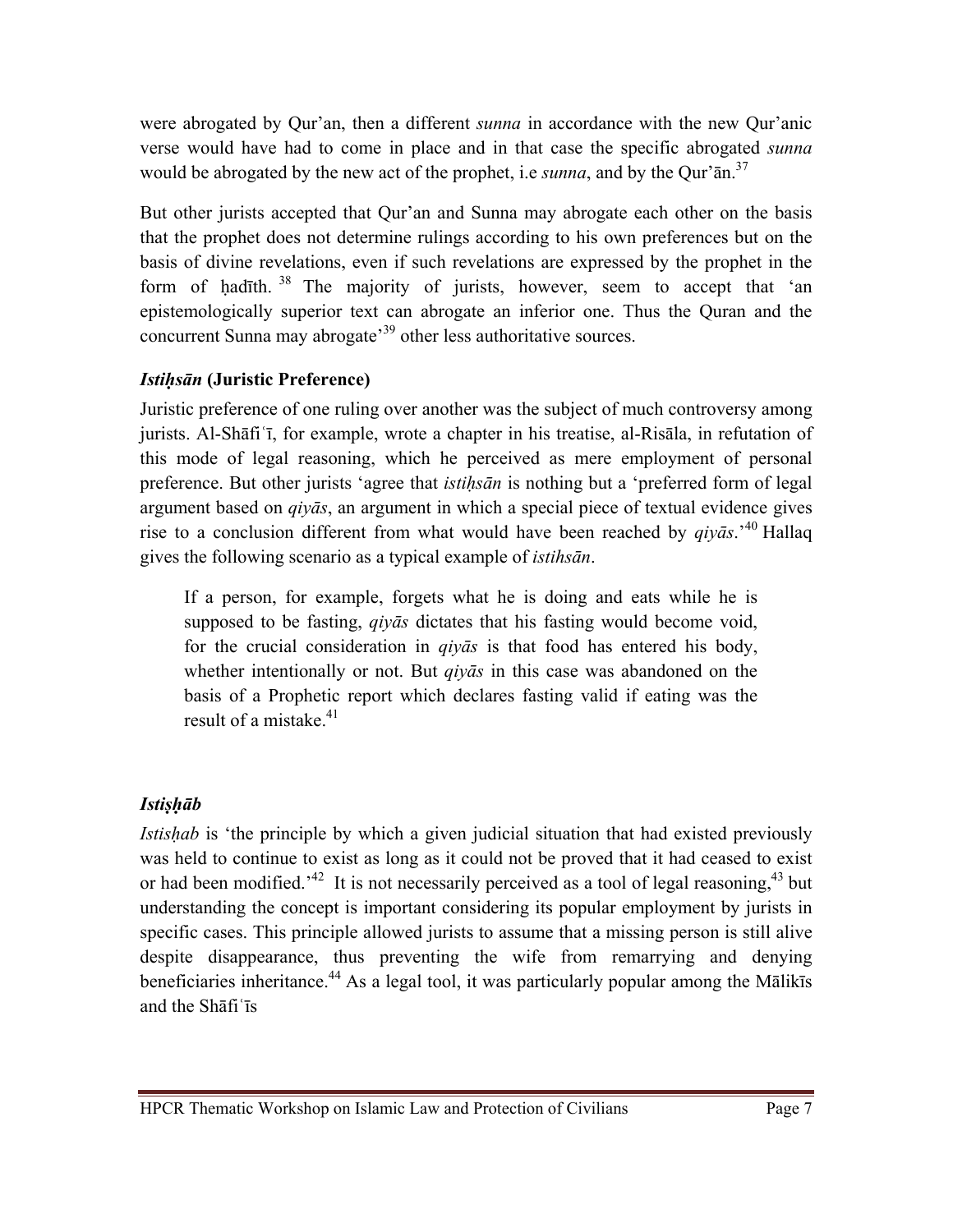# *Al-Maṣāliḥ al-Mursala (Unregulated Benefits) and Maqāṣid al-Shariʿa (Legal Aims)*

This concept is related to public interest and welfare and it addresses the adoption of certain rulings on the basis of their positive effect on public interest. It is reported that Mālik issued legal opinions that did not seem to have any textual foundation, relying simply on these rulings' promotion of public interest, but his late followers denied these reports.45 But as Hallaq notes, evolution of Muslim legal thought witnessed reluctance to adopt opinions on the basis of welfare without reliance on any legal source, but jurists considered public interest if it was 'suitable (munāsib) and relevant (muʿtabar) either to a universal principle of the law or to a specific and particular piece of textual evidence.<sup>46</sup>

A related concept is Maqāṣid al-Shariʿa, which 'refers to the idea that God's law, the *Sharī*<sup> $\alpha$ </sup> [*q.v.*], is a system which encompasses aims or purposes. If the system is correctly implemented, these aims will be achieved. From such a perspective, the *Sharīʿa* is not merely a collection of inscrutable rulings.<sup>47</sup> Although this system lends itself to consideration of public interest, it is different from the initial concept of *al-Masalih al-Mursala*, because the legal aims are extrapolated from the sources and are thus reliant on texts in and of themselves.

# *Furūʿ al-Fiqh* **(Branches of the Law)**

In contrast to *usūl al-fiqh* as a branch of legal study, works of *furū* addressed the different legal subject matters and after the gradual development of *usūl* theories, implemented such theories to different legal questions facing the community. Works of *furūʿ* are older than works of *usūl*. It can be argued the *furūʿ* legal reasoning started right after the death of the prophet with the Muslim community's attempts to conduct their state of affairs in a manner that conforms to God's will. Furū works are normally voluminous, addressing *ʿibādāt,* religious obligations and prohibitions (such as prayer and fasting), *muʿamālāt*  (social life issues) which includes family law (example: regulation of marriage and divorce), inheritance, property and contracts obligations; and other areas such as criminal matters, transfer of power and governance, and legitimacy and regulation of warfare.<sup>48</sup>

# *Schools of Legal Thought*

Schools of legal thought are referred to in Sunni legal thought as *madhāhib* (sing. *madhhab*). *Madhhab* 'means that which is followed and, more specifically, the opinion or idea that one chooses to adopt.<sup>49</sup> Schacht argues that Muslim legal thought was initially differentiated by regional schools that eventually evolved into personal schools, but again, Hallaq challenges this hypothesis and argues that schools evolved from personal into doctrinal schools, where initially schools revolved around individual opinions, but later became more systematic.<sup>50</sup> Many legal schools, such as al-Zāhirī and al-Thawrī schools, have become extinct. The below section gives a brief of the four dominant legal schools.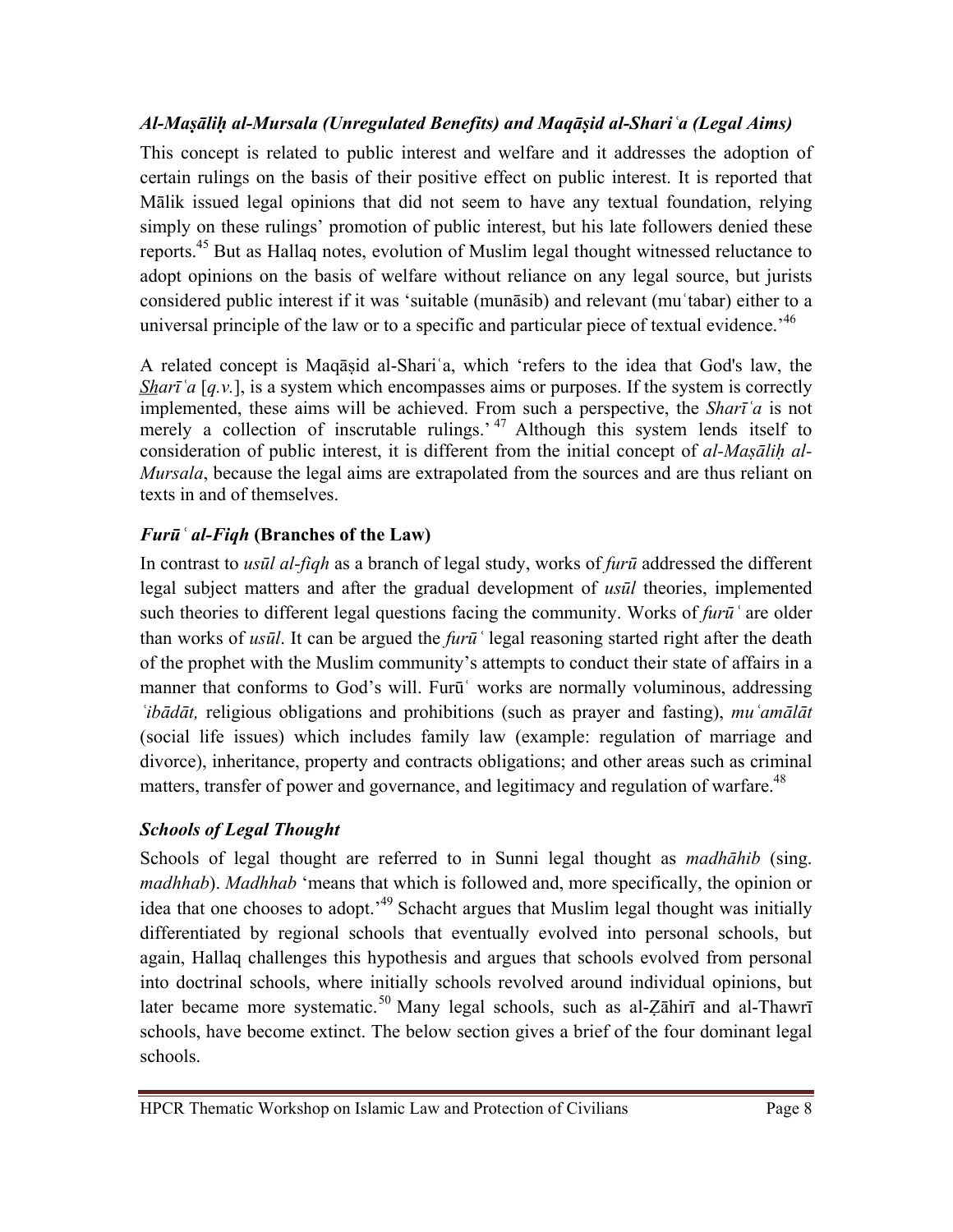### **The** *Ḥanafī* **School**

The *Ḥanafī* School is named after Abū Ḥanīfa (d.150AH/767). The school was an evolutionary extension of the ancient school of Kūfa and was centred around the figures of Abū Ḥanīfa and his two disciples, Abū Yūsuf and al-Shaybānī.<sup>51</sup> The school is famed for pioneering the camp of *ahl al-ra'y* (people of opinion). Because of its origination in Iraq, the school was favoured by the Abbasid caliphate and benefited from that position which allowed it spread into Khurasan, the Indian sub-continent and other areas.<sup>52</sup> The school enjoys more diversity than other Sunnī school and finding a unified position of the school is rather difficult,  $53$  but the founders of the school are famed for extensive use of *qiyās, istiḥsān* and incorporation of *'urf.*<sup>54</sup>

# **The** *Mālikī* **School**

The *Mālikī* School is named after the renowned Medinese jurist Mālik (d.179AH/795AD). Mālik is often referred to as the author of the earliest surviving treatise on Islamic law, al-Muaṭṭa'. The book is a compilation of *ḥadīth* in the areas of *ʿibadāt* and *muʿamalāt* and is argued to represent the consensus of the people of Medina.<sup>55</sup> 'The tradition of the Prophet Muḥammad and that of the Companions constitute the *Sunna* according to Mālik, who excludes from it the tradition of ʿAlī, which other schools incorporate.'56 Malīk is also known to have employed *istiṣḥāb* and *maṣlaḥa* (pl. *masalih*) as earlier mentioned.<sup>57</sup> In addition to Medina, the Malīkī School was particularly popular in North Africa and Andalusia (the Iberian Peninsula under Muslim rule).

# **The Shāfiʿī School**

Al-Shāfiʿī (d.204AH/820AD) was a student of both Malīk and al-Shaybānī (with more deference to Malīk). Many western and Muslim scholars credit al-Shāfiʿī with the task of singlehandedly developing the doctrine of *usūl al-fiqh*, the creation of a more coherent approach to legal reasoning as a discipline and ending the battle between *ahl al-ra'y* and ahl-hadīth through compromise and some triumph for *ahl al-hadīth*.<sup>58</sup> But, as mentioned earlier, Hallaq has brought to light compelling evidence to the contrary. Nevertheless, al-Shāfiʿī remains one of the most central figures in Islamic jurisprudence. Al-Shafiʿī's thought focuses on the supremacy of the Qur'an and *sunna* and on the importance of textual foundation for legal reasoning. Al-Shafiʿī himself emphasized qiyās relying on textual sources and strongly denounced istiḥsān.<sup>59</sup>

# **The** *Ḥanbalī* **School**

Ahmed ibn Ḥanbal is perceived as the fourth and the last of the four imams establishing mainstream schools of legal thought in Sunnī Islam. As with the other three schools, detailed research of the development of this school's theoretical framework shows how it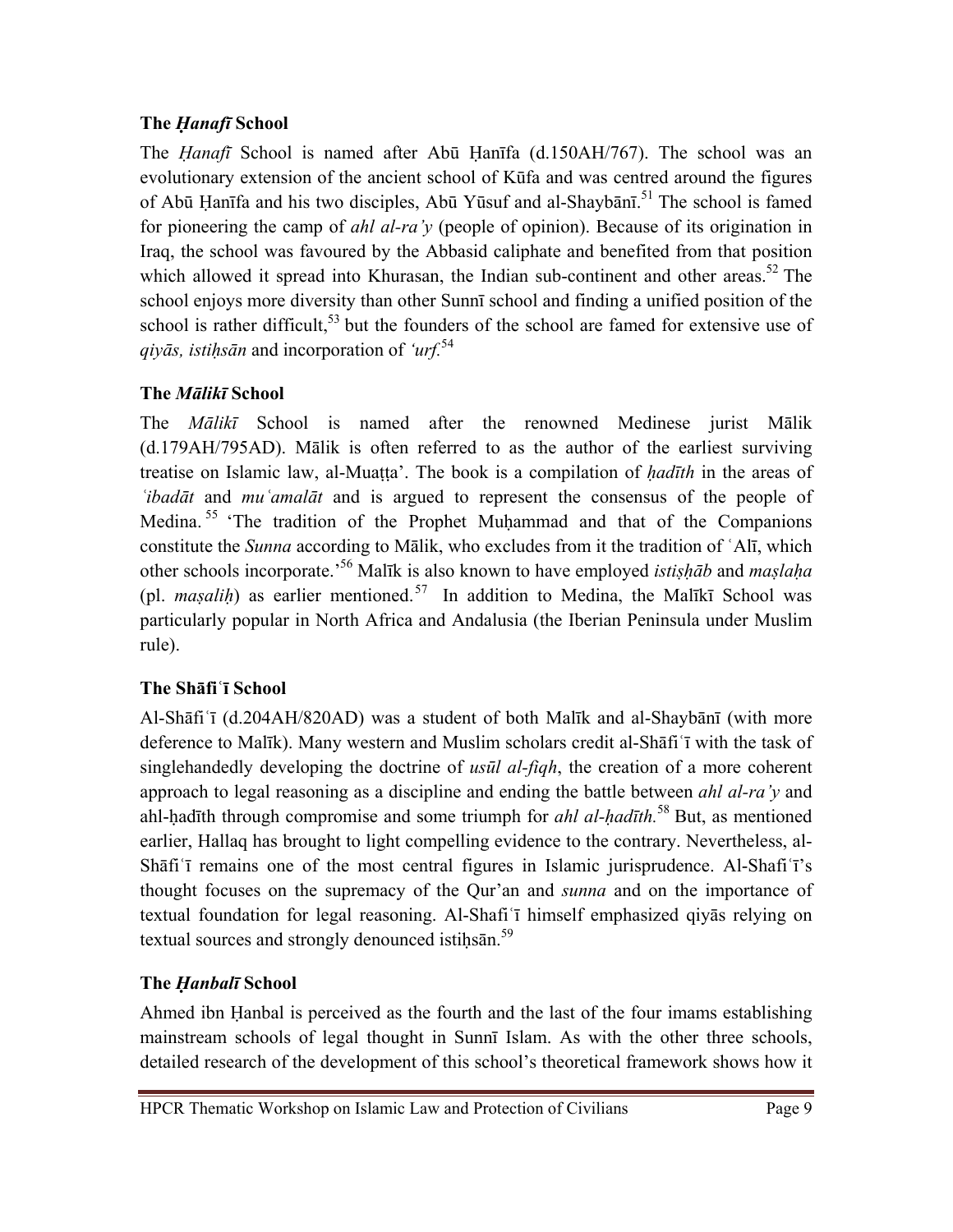developed over time and how later scholars were equally significant in shaping it. Ibn Hanbal is famous for his ideological opposition to  $Mu^t$  *tazila* thought<sup>60</sup> and the notion of a created Qur'an, which ended up in his torture, imprisonment and eventual retreat from public life until the cessation of government support to Muʿtazila.<sup>61</sup> Hanbalī thought is perceived to be one of the most traditionist (laying strong emphasis on superiority of sacred traditions) Sunni schools of legal thought. It asserts superiority of Qur'an and Sunna followed by the opinions of the companions and employs *istishab* extensively.<sup>62</sup>

<sup>&</sup>lt;sup>1</sup> Gardet, L. "Islām." *Encyclopaedia of Islam*. Edited by: P. Bearman, Th. Bianquis, C.E. Bosworth, E. van Donzel and W.P. Heinrichs. Brill, 2008. Brill Online. S.O.A.S (soas). 04 August 2008 http://www.brillonline.nl/subscriber/entry?entry=islam\_COM-0387.

<sup>&</sup>lt;sup>2</sup> Hallaq, Wael, *The Origins and Evolution of Islamic Law*, Cambridge University Press, 2006, 2<sup>nd</sup> ed, p. 32.

Hallaq, Wael, *Origins,* p. 32. 4

Calder, N. "Sharīa." *Encyclopaedia of Islam*. Edited by: P. Bearman, Th. Bianquis, C.E. Bosworth, E. van Donzel and W.P. Heinrichs. Brill, 2008. Brill Online. S.O.A.S (soas). 04 August 2008<br>http://www.brillonline.nl/subscriber/entry?entry=islam\_COM-1040.

 $\frac{1}{2}$  *Ilm* and *figh* are linguistically close to each other, with both referring to knowledge, but *'ilm* does not entail positive engagement beyond actual awareness, whereas *fiqh* indicates some level of intellectual involvement.<br><sup>6</sup> Goldziher, I. "Fiķh." *Encyclopaedia of Islam*. Edited by: P. Bearman, Th. Bianquis, C.E. Bosworth, E. van

Donzel and W.P. Heinrichs. Brill, 2008. Brill Online. S.O.A.S (soas). 04 August 2008 http://www.brillonline.nl/subscriber/entry?entry=islam\_SIM-2364.

<sup>&</sup>lt;sup>7</sup> Ramadan, Said, *Islamic Law*, London: P.R. McMillan Limited, 1961, 1<sup>st</sup> ed, p. 31.

Hallaq, Wael, *Origins*, p. 33. 9

<sup>&</sup>lt;sup>9</sup> Hallaq, Wael, *A History of Islamic Legal Theories, An Introduction to Sunni Ușul al-Fiqh, Cambridge University Press, 1997, 1<sup>st</sup> ed., p. 4.* 

University Press, 1997, 1998, 1997, 1998, 10<br><sup>10</sup> Hallaq, Wael, *A History of Islamic Legal Theories*, p.4.<br><sup>11</sup> Juynboll, G.H.A. "Sunna." *Encyclopaedia of the Qur'ān*. General Editor: Jane Dammen McAuliffe, Georgetown University, Washington DC. Brill, 2008. Brill Online. S.O.A.S (soas). 06 August 2008

http://www.brillonline.nl/subscriber/entry?entry=q3\_SIM-00408.<br>
<sup>12</sup> Hallaq, Wael, 'The Formation of Islamic Law', *The Formation of the Classical Islamic World*, vol. 27,<br>
<sup>13</sup> Ramadan, Said, *Islamic Law*, p. 33.

<sup>&</sup>lt;sup>14</sup> Hallaq, Wael, *A History of Islamic Legal Theories*, p. 11.<br><sup>15</sup> Hallaq, Wael, *A History of Islamic Legal Theories*, p. 10.<br><sup>16</sup> Hallaq, Wael, *A History of Islamic Legal Theories*, p. 11-12.<br><sup>17</sup> Hallaq, Wael, *A H* van Donzel and W.P. Heinrichs. Brill, 2008. Brill Online. S.O.A.S (soas). 06 August 2008 http://www.brillonline.nl/subscriber/entry?entry=islam\_COM-0248.<br><sup>19</sup> Al-Khudarī, Muḥammad, *Tārīkh al-Tashriʿal-Islāmī*, Cairo: Al-Maṭbaʿa al-Tijarīya al-Kubra, 1970, 9<sup>th</sup>

ed, p. 104. 20 Hallaq, Wael, *A History of Islamic Legal Theories*, p. 14.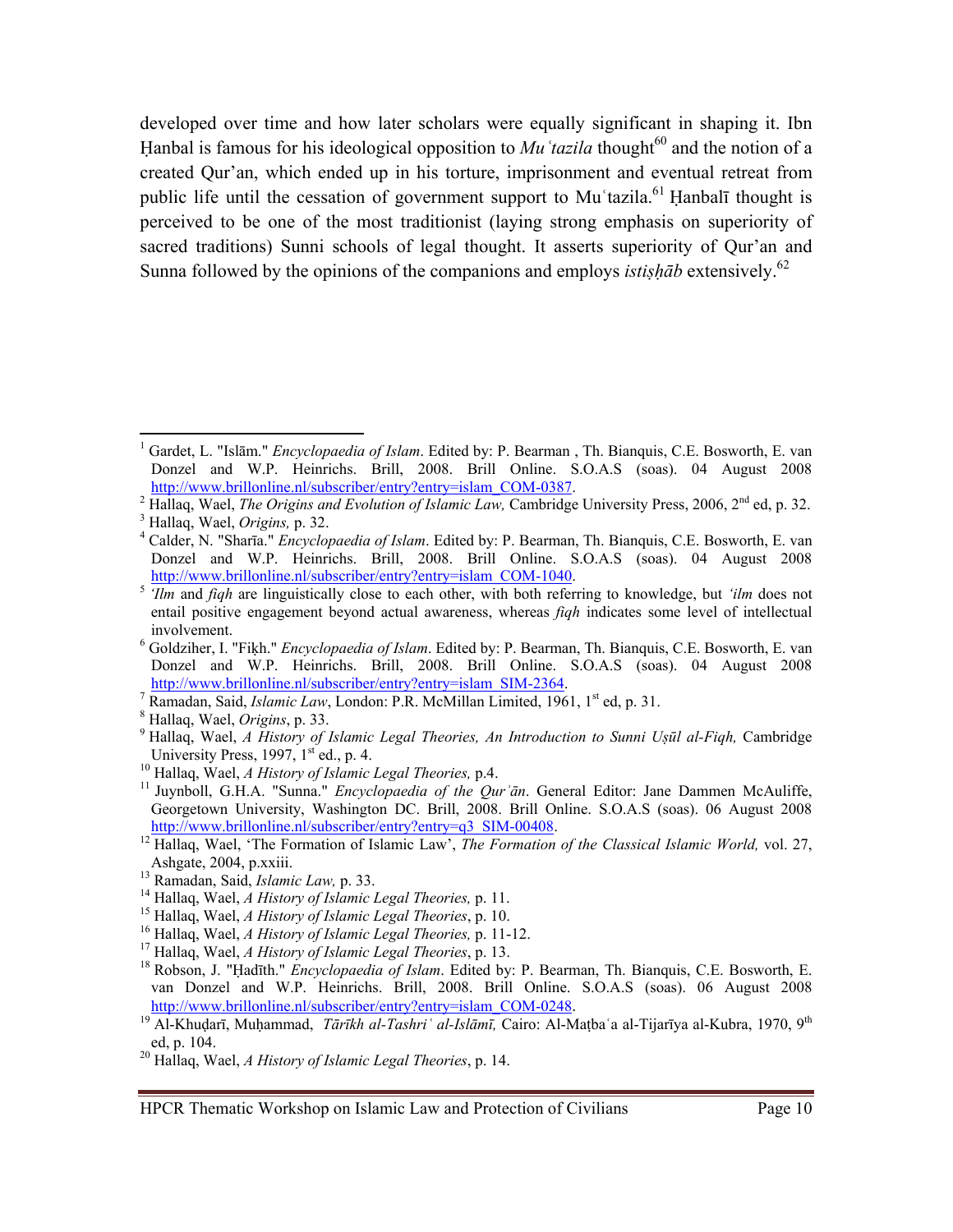- <sup>21</sup> Bernand, M. "Idiena<sup>s"</sup>." *Encyclopaedia of Islam*. Edited by: P. Bearman, Th. Bianquis, C.E. Bosworth, E. van Donzel and W.P. Heinrichs. Brill, 2008. Brill Online. S.O.A.S (soas). 06 August 2008<br>http://www.brillonline.nl/subscriber/entry?entry=islam\_COM-0350.
- <sup>22</sup> Hallaq, Wael, *A History of Islamic Legal Theories*, p. 20. Further elaboration on the evolution of schools of thought and their position on consensus is later provided in the schools of legal thought section.
- of thought and their position on consensus is later provided in the schools of legal thought section.<br><sup>23</sup> Hallaq, Wael, *A History of Islamic Legal Theories*, p. 20.<br><sup>24</sup> Bernand, M. "I<u>d</u>jmāʿ." *Encyclopaedia of Islam*. van Donzel and W.P. Heinrichs. Brill, 2008. Brill Online. S.O.A.S (soas). 06 August 2008 http://www.brillonline.nl/subscriber/entry?entry=islam\_COM-0350. 25 Libson, G.; Stewart, F.H. "ʿUrf." *Encyclopaedia of Islam*. Edited by: P. Bearman , Th. Bianquis , C.E.
- Bosworth , E. van Donzel and W.P. Heinrichs. Brill, 2008. Brill Online. S.O.A.S (soas). 06 August 2008
- http://www.brillonline.nl/subscriber/entry?entry=islam\_COM-1298.<br><sup>26</sup> Hallaq, Wael B. 'Was the Gate of Ijtihad Closed', *International Journal of Middle East Studies*, Vol. 16,<br>No. 1, (Mar., 1984), pp. 3-41, p. 3.
- No. 1, (Mar., 1984), pp. 3-41, p. 3. 27 *Far<sup>ḍ</sup> <sup>ʿ</sup>ayn applies* to situation where the individual is personally responsible for upholding the rule, whereas *fard kifaya* applies to situations where the collective group is responsible for the matter. If one or a few members of the group take it upon themselves to carry such a responsibility, then the rest of the group is not considered obligated to do so.<br><sup>28</sup> Al Khyders Muhammed  $T_2 = 1$ , the  $T_1 = 1$
- <sup>28</sup>Al-Khudarī, Muhammad, *Tarīkh Al-Tashrī*<sup>6</sup>, p. 442.<br><sup>29</sup> Al-Khudarī, Muhammad, *Tarīkh Al-Tashrī*<sup>6</sup>, p. 442.
- 
- <sup>30</sup> Schacht, J.; MacDonald, D.B.; Schacht, J. "Idjtihād." *Encyclopaedia of Islam*. Edited by: P. Bearman, Th. Bianquis, C.E. Bosworth, E. van Donzel and W.P. Heinrichs. Brill, 2008. Brill Online. S.O.A.S (soas). 06 August 2008 http://www.brillonline.nl/subscriber/entry?entry=islam\_COM-0351. 31 Hallaq, Wael B. 'Was the Gate of Ijtihad Closed', p. 4.
- 
- <sup>32</sup> Bernand, M.; Troupeau, G. "Kiyas." *Encyclopaedia of Islam*. Edited by: P. Bearman, Th. Bianquis, C.E. Bosworth, E. van Donzel and W.P. Heinrichs. Brill, 2008. Brill Online. S.O.A.S (soas). 06 August 2008
- 
- 
- 
- $\frac{\text{http://www.brillonline.nl/subscriber/entry='slam COM-0527}}{13}$ Al-Khudarī, Muhammad, Uşūl al-Fiqh, Cairo: Matbaʿat al-Jamāliya, 1911, vol.1, p. 301.<br>
<sup>34</sup> Hallaq, Wael, *A History of Islamic Legal Theories*, p. 68.<br>
<sup>35</sup> Khudarī, Uşūl al-Fiqh, p. 3
- 
- 
- 
- 
- 
- <sup>37</sup> Al-Shāfi ī, *Al-Risāla*, p. 110.<br><sup>38</sup> Hallaq, Wael, *A History of Islamic Legal Theories*, p. 73.<br><sup>39</sup> Hallaq, Wael, *A History of Islamic Legal Theories*, p. 71.<br><sup>40</sup> Hallaq, Wael, *A History of Islamic Legal Theorie* Bosworth, E. van Donzel and W.P. Heinrichs. Brill, 2008. Brill Online. S.O.A.S (soas). 07 August 2008 http://www.brillonline.nl/subscriber/entry?entry=islam\_SIM-3692.<br>
43 Hallaq, Wael, A History of Islamic Legal Theories, p. 113.<br>
44 Linant de Bellefonds, Y. "Istishab."<br>
45 Hallaq, Wael, A History of Islamic Legal Theories
- 
- 
- 
- 
- C.E. Bosworth, E. van Donzel and W.P. Heinrichs. Brill, 2008. Brill Online. S.O.A.S (soas). 07 August 2008 <http://www.brillonline.nl/subscriber/entry?entry=islam\_SIM-8809. 48 Goldziher, I. "Fiḳh." *Encyclopaedia of Islam*. Edited by: P. Bearman, Th. Bianquis, C.E. Bosworth, E.
- van Donzel and W.P. Heinrichs. Brill, 2008. Brill Online. S.O.A.S (soas). 08 August 2008<br>http://www.brillonline.nl/subscriber/entry?entry=islam SIM-2364.

http://www.brillonline.nline.nline.nline.nline.nline.nline.nline.nline.nline.nline.nline.nline.nline.nline.nli<br><sup>50</sup> Hallaq, Wael, "From Regional to Personal Schools of Law, a Re-evaluation", *Islamic Law Yearbook*, vol. 8, 2001, pp.1-26.

HPCR Thematic Workshop on Islamic Law and Protection of Civilians Page 11